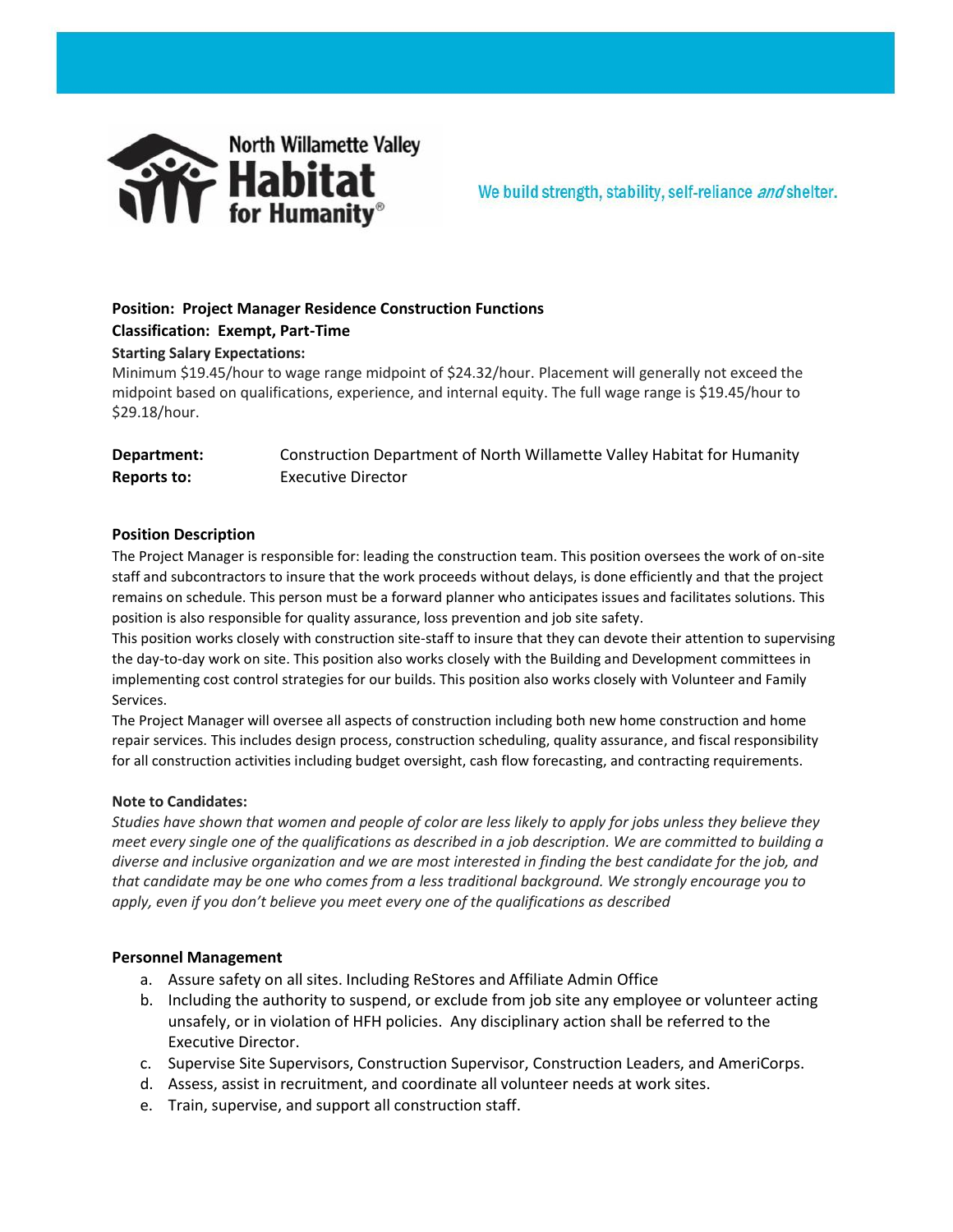

- f. Complete staff annual performance and make staffing recommendations to Executive Director.
- g. Support construction staff in the case of any emergencies at work-site.
- h. Identify training and staff development opportunities.

# **Pre-Construction (6-12 months prior to start of construction)**

- a. Assess feasibility of project development and operation.
- b. Work with Fund Development team on financing for projects including grants, loans, tax credits and other subsidies. Prepare funding applications, negotiate financing agreements and lead real estate closings.
- c. Coordinate design with property constraints. Selection of design to be based on cost effective materials and labor components. A catalog of home designs (6 to 10) that have been proven on past projects to be cost effective will be used on most projects unless special circumstances arise.
- d. Develop a detailed construction schedule based on historical data of the home design on previous projects. Note scheduled activities that are suitable for volunteer labor and report those dates to the executive team. The schedule is to be cost loaded and reviewed by executive team for cash flow requirements.
- e. Bid out all scopes of work for construction of home. Request Gift in Kind or donations for all scopes. Assemble complete budget for home based on bids and historical data. Execute subcontracts for the best value subcontractors for the project. Donations will have a separate line item so true cost of home (without donations) can be logged for future reference.
- f. Obtain bids for professional services, enter into contracts and supervise performance of project partners such as general contractors, architects, surveyors, geotech, soils engineers, etc.
- g. Oversee site development approvals
- h. Obtain environmental and other regulatory approvals
- i. Oversee the construction management process including preparation of requisitions and draw requests, collaborating with Finance department and accounting regarding cost certifications, and leading project closeout.
- j. Produce reports required by management, funders and investors.
- k. Coach Construction Manager and Site Leads to help build their scoping, budgeting, financing and project management skills
- l. Coordinate with municipal agency on permitting and acquire permits for construction.
- m. Identify all long lead materials and establish a purchasing log to track material acquisition through out the project.
- n. Complete and maintain all required trainings by Habitat for Humanity, OSHA, per affiliate policies and AOM.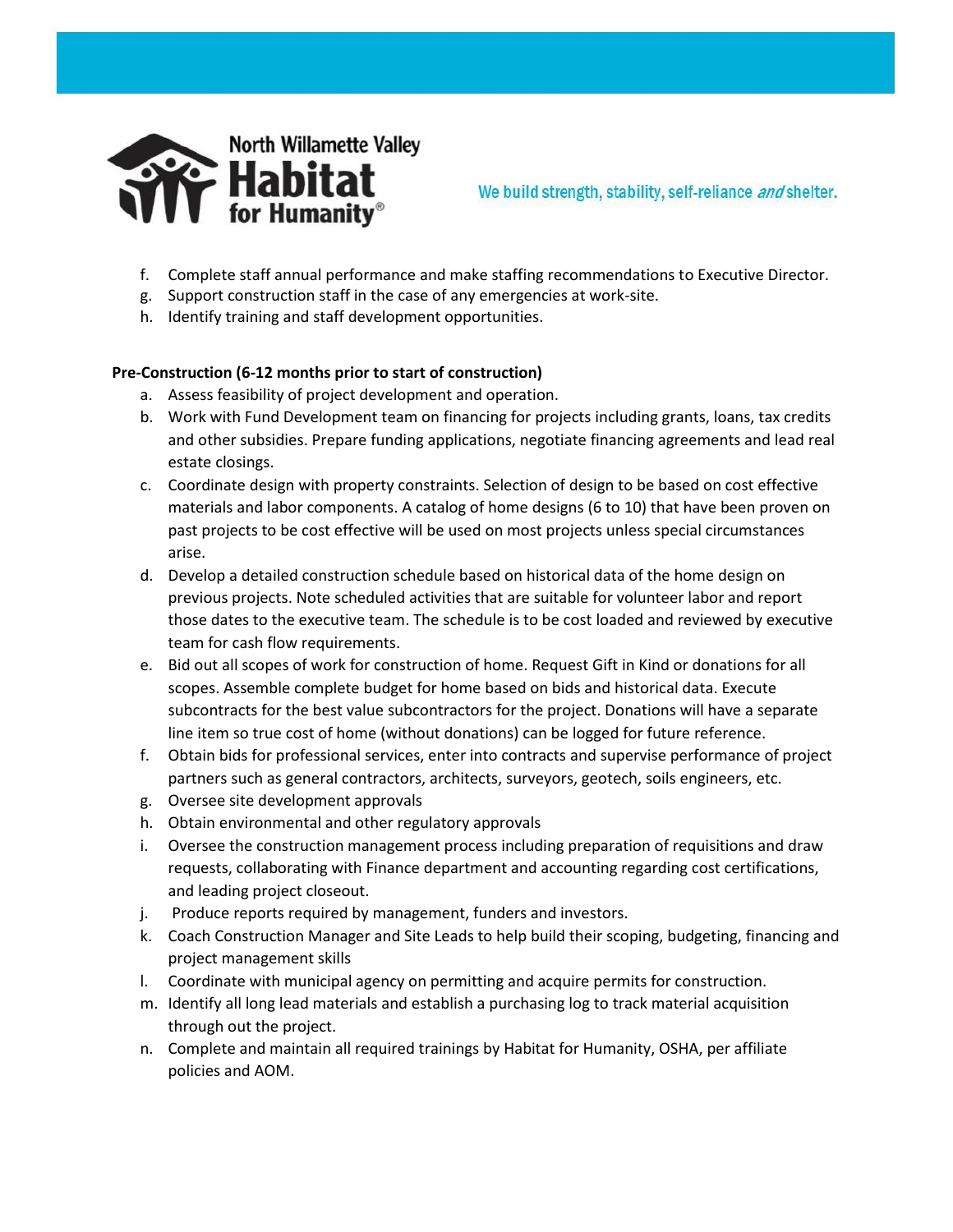

We build strength, stability, self-reliance and shelter.

### **Construction**

- a. Coordinate with on-site construction manager and volunteer crew on construction. Hold weekly on-site meetings with crew and communicate short term scheduling with a weekly updated 3 week look ahead schedule. Include names of core volunteers to be onsite for each day of work on the 3-week schedule.
- b. Coordinate with the Program and Volunteer Manager on volunteer teams and homeowners. The Program and Volunteer Manager is the point of contact with volunteers and homeowners.
- c. Assign competent persons' core volunteers to be onsite with less experienced volunteers.
- d. Update budget for review of Executive Director and Accounting team bi-monthly. If budget over runs occur in some scopes of work refine future scopes towards cost savings to maintain the overall budget. It is critical that overall home cost stay consistent with the homeowner agreement.
- e. Update overall building schedule bi-weekly. Report any schedule overruns with recovery plan to executive and finance team.
- f. Schedule equipment and material deliveries to the site per 3 week schedule. All purchases up to \$ 5,000 to be approved by project manager. Any purchase in excess of \$5,000 or more to be pre-approved by Executive Director.
- g. Schedule all inspections and log in inspection reports. Coordinate with on-site Manager and volunteers to work with inspectors while on site.
- h. Review weekly site safety walk with a report to be filed to the committee monthly. Communicate with on-site Manager and volunteers on corrections needed. Follow up and report on the corrections. Coordinate any special safety training needed on site.
- i. Develop a close out punch list at closing stages of construction to track incomplete work.
- j. Ensure the implementation of and adherence to all NWV Habitat policies, procedures and protocols; and actively work to implement NWV Habitat's social and racial equity goals.
- k. Post-Construction
- l. Update accurately for recording schedule and budget and submit to executive team.
- m. Coordinate with executive team on homeowner manual. Include Warranties, Colors, Finish Product list, Contact Information.
- n. Meet with Construction Manager and core volunteers on "lessons learned" to improve program based on the build.
- o. Walk through home with owners and answer any questions while welcoming them to their new home.
- p. Schedule 6 month and 1 year warranty inspection with Homeowner.

## **Essential Knowledge, Skills, and Abilities**

a. Bachelor's degree in Business Finance, Community Development, Real Estate Development, Construction Management, or related field or equivalent related work experience.